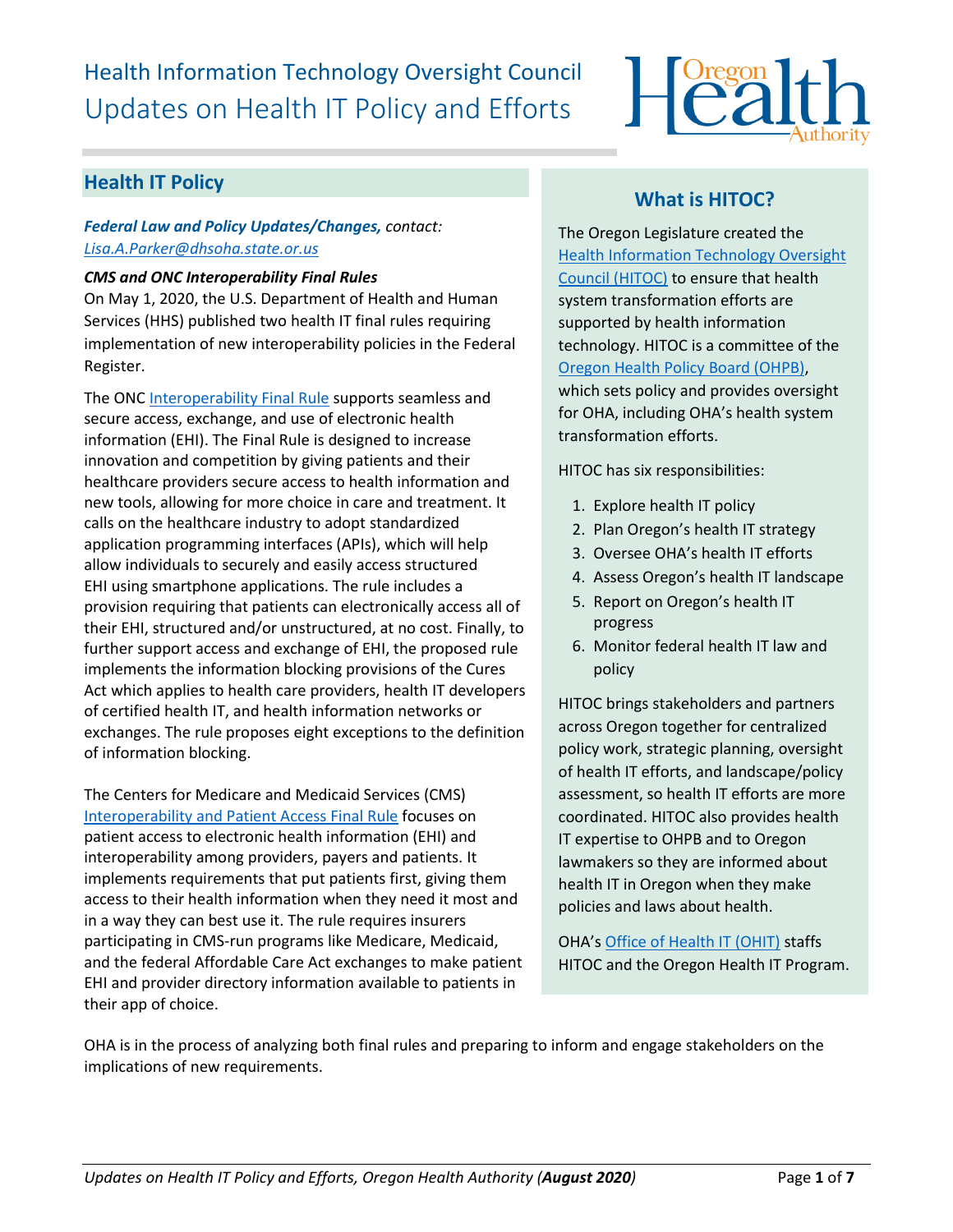#### *EHR Reporting Program – now available for comment*

The 21st Century Cures Act called on ONC to create an electronic health record (EHR) Reporting Program to provide publicly available, comparative information about certified health IT. Recently, the Urban Institute published a draft set of voluntary user-reported criteria on their website for public feedback. [Review the draft criteria and provide feedback](https://www.urban.org/policy-centers/health-policy-center/projects/electronic-health-record-reporting-program) to inform the final set of voluntary user-reported criteria. Comments are due August 10, 2020.

#### **Trusted Exchange Framework and Common Agreement (TEFCA) -** [www.healthit.gov/TEFCA](http://www.healthit.gov/TEFCA)

HHS is implementing the Trusted Exchange Framework and Common Agreement (TEFCA), which will outline a policy and technical approach to enable nationwide exchange of electronic health information across disparate health information networks (HINs). The development of the TEFCA is mandated by the 21st Century Cures Act.

For a variety of stakeholders — including patients, providers, developers, and HINs — the TEFCA is designed to provide a single on-ramp to nationwide connectivity that can support secure electronic health information exchange.

- Draft 2 of the Trusted Exchange Framework and Common Agreement (TEFCA), released on April 19, 2019, outlines a common set of principles, terms, and conditions to support the development of a Common Agreement that would help enable nationwide exchange of electronic health information (EHI) across disparate health information networks (HINs).
- In August 2019, ONC awarded a cooperative agreement to The Sequoia Project to serve as the Recognized Coordinating Entity (RCE) to develop, update, implement, and maintain the Common Agreement and the Qualified Health Information Networks Technical Framework. The Sequoia Project has made great strides in meeting these goals and objectives. To keep this momentum going, ONC has committed approximately \$1.1 million in year-two funding to The Sequoia Project. This funding will support RCE activities from August 2020 to August 2021.

# **Health IT and Health System Transformation: Vision and Goals**

HITOC set out a vision for health IToptimized health care, along with three goals. These guide OHA's health IT work.

#### **Vision:**

A transformed health system where health IT efforts ensure that the care Oregonians received is optimized by health IT.

## **Goal 1: Share Patient Information Across the Care Team**

Oregonians have their core health information available where needed, so their care team can deliver personcentered, coordinated care.

#### **Goal 2: Use Data for System Improvement**

Clinical and administrative data are efficiently collected and used to support quality improvement and population health management, incentivize improved health outcomes. Aggregated data and metrics are also used by policymakers and others to monitor performance and inform policy development.

**Goal 3: Patients Can Access Their Own Information and Engage in Their Care**  Individuals and their families access, use and contribute their clinical information to understand and improve their health and collaborate with their providers.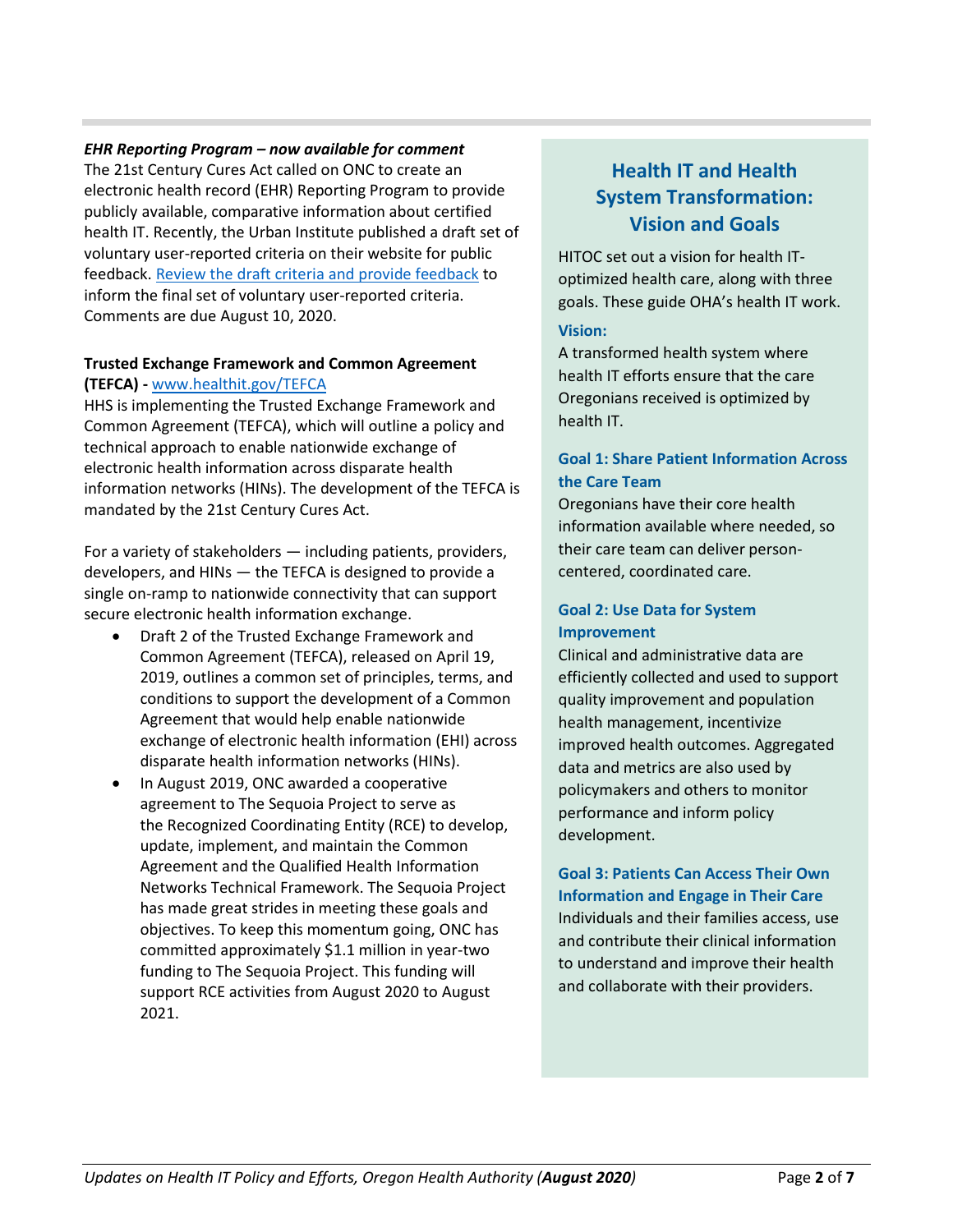#### *[Draft Federal Health IT Strategic Plan](https://www.healthit.gov/topic/2020-2025-federal-health-it-strategic-plan) –*

HHS, led by the ONC[, posted comments received](https://www.healthit.gov/topic/2020-2025-federal-health-it-strategic-plan/comments-summary) on the draft 2020-2025 Federal Health IT Strategic Plan. This plan, which was developed in collaboration with over 25 federal organizations, is intended to guide federal health information technology (IT) activities, and explains how the federal government intends to use health IT to:

- 1. Promote Health and Wellness;
- 2. Enhance the Delivery and Experience of Care;
- 3. Build a Secure, Data-Driven Culture to Accelerate Research and Innovation; and
- 4. Connect Healthcare and Health Data through an Interoperable Health IT Infrastructure.

ONC anticipates releasing an updated final Strategic Plan later in 2020.

#### *Landscape and Environmental Scan, Contact: [Marta.M.Makarushka@dhsoha.state.or.us](mailto:Marta.M.Makarushka@dhsoha.state.or.us)*

OHA's Office of HIT (OHIT) engages in ongoing environmental scan activities to inform health IT efforts and ensure strategies and programs address evolving needs. OHIT continues compiling data across the agency and other sources to serve various purposes, such as informing HITOC's progress monitoring, program oversight, and reporting priorities.

• In December 2019, staff presented [a 2019 Health IT](https://www.oregon.gov/oha/HPA/OHIT-HITOC/HITOC%20Meeting%20Docs/2019_HIT_Report_for_HITOC_Review.pdf)  [Report to HITOC](https://www.oregon.gov/oha/HPA/OHIT-HITOC/HITOC%20Meeting%20Docs/2019_HIT_Report_for_HITOC_Review.pdf) which summarizes what is known about Oregon's EHR and HIE landscape, including key health IT concepts and HITOC considerations. This report supports HITOC's data-related responsibilities and helps inform HITOC's 2020 strategic planning work.

## **HITOC's Current Work Groups**

#### **[Health IT/Health Information Exchange](https://www.oregon.gov/oha/HPA/OHIT-HITOC/Pages/HCOP.aspx)  [Community and Organizational Panel](https://www.oregon.gov/oha/HPA/OHIT-HITOC/Pages/HCOP.aspx)**

This group is composed of representatives from a variety of organizations across Oregon that are implementing or operating crossorganizational health IT and health information exchange programs. Members share best practices, identify common barriers to progress, and explore opportunities for collaboration.

#### **[Behavioral Health HIT Workgroup](https://www.oregon.gov/oha/HPA/OHIT-HITOC/Pages/Behavioral-Health-HIT.aspx)**

HITOC chartered this group in 2018 to prioritize the recommendations in OHA's *[Report on Health Information Technology](https://www.oregon.gov/oha/HPA/OHIT/Resources/BH%20HIT%20Draft%20Report%2012-1-2017%20for%20HITOC%20Review.pdf)  [and Health Information Exchange Among](https://www.oregon.gov/oha/HPA/OHIT/Resources/BH%20HIT%20Draft%20Report%2012-1-2017%20for%20HITOC%20Review.pdf)  [Oregon's Behavioral Health Agencies](https://www.oregon.gov/oha/HPA/OHIT/Resources/BH%20HIT%20Draft%20Report%2012-1-2017%20for%20HITOC%20Review.pdf)*. The workgroup's recommendations were presented to HITOC in December 2018 and added to the Report as an addendum. HITOC requested the workgroup continue in 2019. It is composed of a broad representation of types of behavioral health stakeholders across Oregon.

- Past work includes a Behavioral Health HIT/HIE Scan Report based on survey and interview data. See [Behavioral Health HIT](https://www.oregon.gov/oha/HPA/OHIT-HITOC/Pages/Behavioral-Health-HIT.aspx) [Workgroup f](https://www.oregon.gov/oha/HPA/OHIT-HITOC/Pages/Behavioral-Health-HIT.aspx)or more information.
- OHA has paused further data collection during this time while staff and stakeholders are focused on COVID response. We plan to resume activities when possible in the future.

#### *HITOC Strategic Plan and Annual Priorities, Contact[: Susan.Otter@dhsoha.state.or.us](mailto:Francie.J.Nevill@dhsoha.state.or.us)*

Strategic Plan Update: In 2019, HITOC began preparing to spend 2020 on efforts to update Oregon HIT Strategic Plan. In February and March, OHA conducted a series of public listening sessions and collected helpful input to inform the strategic plan. Given COVID's impact on the healthcare system, remaining listening sessions were canceled and Strategic Plan Update efforts have been placed on hold. HITOC will resume Strategic Plan Update work sometime in 2021.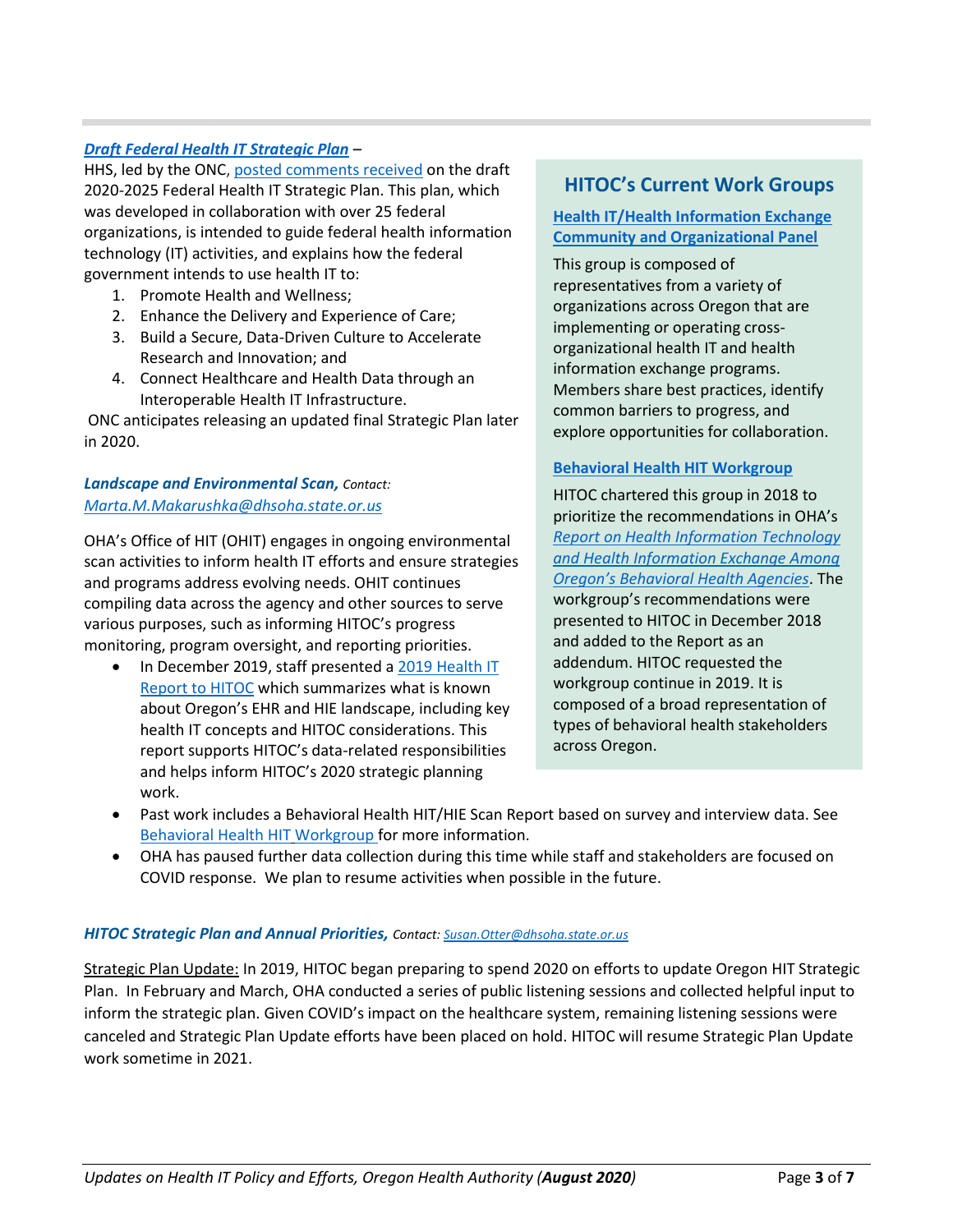Annual priorities: In February 2020, HITOC reported to the [Oregon Health Policy Board](https://www.oregon.gov/OHA/OHPB/Pages/OHPB-Meetings.aspx) on 2019 progress and proposed 2020 priorities, including Strategic Plan update work, and further work related to HIT and social determinants of health and health equity. Due to COVID response, OHA suspended stakeholder meetings starting in April, which put HITOC's work on hold. HITOC will hold an August 2020 meeting to focus on COVID response and the role of health IT.

#### *Behavioral Health HIT Workplan, contact: [Jessica.l.wilson@dhsoha.state.or.us](mailto:Jessica.l.wilson@dhsoha.state.or.us)*

The [Behavioral Health \(BH\) HIT](https://www.oregon.gov/oha/HPA/OHIT-HITOC/Pages/Behavioral-Health-HIT.aspx) [Workgroup's](https://www.oregon.gov/oha/HPA/OHIT-HITOC/Pages/Behavioral-Health-HIT.aspx) February 2020 meeting focused on recommendations for how OHA can use the SAMHSA block grant funding for technical assistance to substance use disorder providers around EHR and HIE adoption and use. Workgroup members also heard a presentation on the Health IT Strategic Plan Update and highlights of the 2019 Health IT Data Reporting. As a result of the collaboration with the Workgroup, OHA is planning behavioral health learning collaborative events in September 2020 to provide an opportunity for to share best practices, lessons learned, and challenges around EHR adoption/upgrade and HIE.

## **Oregon Health IT Program: Partnerships**

#### *HIT Commons Contact[: Britteny.J.Matero@dhsoha.state.or.us](mailto:Britteny.J.Matero@dhsoha.state.or.us)*

The HIT Commons is a public/private partnership to coordinate investments in HIT, leverage funding opportunities, and advance HIE across the state. HIT Commons is co-sponsored by the Oregon Health Leadership Council (OHLC) and OHA, and is jointly funded by OHA, hospitals, health plans and CCOs. For more information see the [HIT Commons w](http://www.orhealthleadershipcouncil.org/hit-commons/)ebsite.

#### *EDie and the Collective Platform (formerly known as PreManage)*

Th[e Emergency Department Information Exchange \(EDie\)](http://www.orhealthleadershipcouncil.org/edie/) allows Emergency Departments (EDs) in real-time to identify patients with complex care needs who frequently use the emergency room for their care. In addition to utilization alerting, EDie also provides succinct but critical information to ED physicians, such as: security alerts, care guidelines entered by the patient primary care home, and contact information for case managers. All hospitals with emergency departments (excepting the VA) in Oregon are live with EDie.

The Collective Platform (aka PreManage) is a companion software tool to EDie. PreManage brings the same real-time hospital event notifications (ED and Inpatient Admit, Discharge, and Transfer (ADT) data) to those outside of the hospital system, such as health plans, Medicaid coordinated care organizations (CCOs), providers, and care coordinators. In Oregon, Physician Orders for Lifesaving Treatment (POLST) forms are available to view for clinics, Skilled Nursing Facilities (SNFs), payers, and hospitals who receive EDie alerts through paper/fax.

EDie and the Collective Platform are in use statewide and adoption for Collective continues to grow. All of Oregon's CCOs receive hospital notifications through the Collective Platform (All CCOs are extending their Collective subscriptions down to their contracted providers), as are most major Oregon health plans, all of Oregon's Dental Care Organizations, and 4 tribal clinics. Behavioral health continues to be a major category of Collective users. All Type B Area Agencies, Aging and Aging & People with Disabilities, and Developmental Disabilities District offices are now using Collective.

Recent highlights: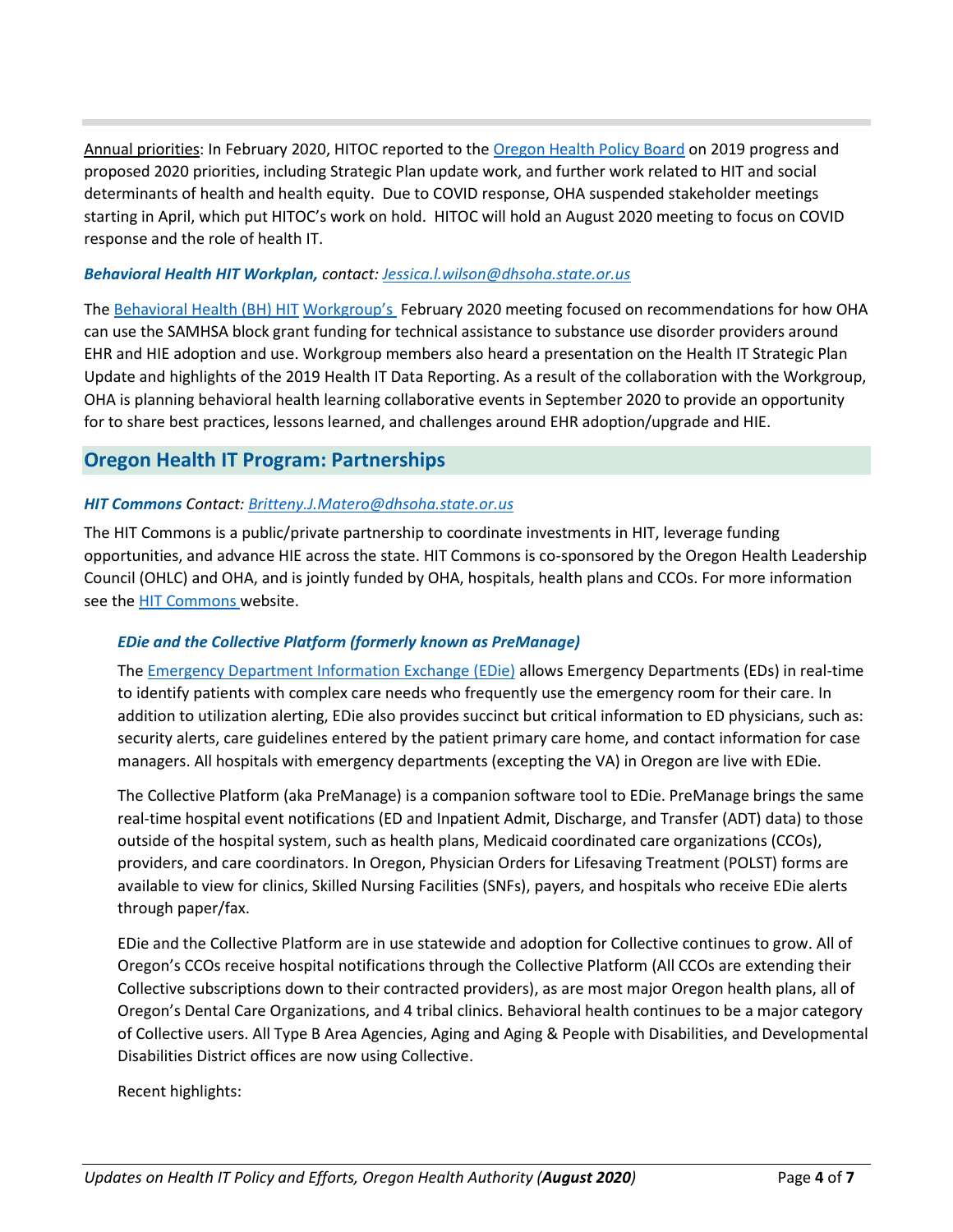- OHA, HIT Commons and Collective worked together in March to deploy three statewide flags indicating a patient had an ED visit with a presumptive COVID-19 indicator. Educational materials were also developed and sent to all EDIE/Collective Platform users. Confirmed COVID-19 status from some hospital facility ADT and Reliance lab feeds are now live in EDIE/Collective Platform. For more information see: [http://www.orhealthleadershipcouncil.org/covid-19-resources-for](http://www.orhealthleadershipcouncil.org/covid-19-resources-for-collective-platform/)[collective-platform/](http://www.orhealthleadershipcouncil.org/covid-19-resources-for-collective-platform/)
- A pilot is underway in Lane County to flag when a patient is housing insecure. Data for flag this comes directly from the Homeless Management and Information System (HMIS) system.
- Apprise EDIE Dashboard Highlights, Q1 2019 Q4 2019:
	- The total number of ED visits increased by 1.1%
	- The number of High Utilizer visits increased by 2.5%
	- Co-morbid Mental Health related visits increased by 16.2%
	- Co-morbid Substance Use Disorder related visits increased by 4.2%
	- Potentially Avoidable visits from High Utilizers decreased by 7.1%
	- Visits decreased by 30% in the 90 days following an initial care guideline.

#### *Oregon's Prescription Drug Monitoring Program (PDMP) Integration Initiative*

Oregon's PDMP Integration initiative connects EDie, regional health information exchanges (HIEs), EHRs, and pharmacy management systems to [Oregon's PDMP](http://www.orpdmp.com/), which includes prescription fill information on controlled substances, and is administered by OHA's Public Health Division. HIT Commons is overseeing the [PDMP Integration work](http://www.orhealthleadershipcouncil.org/pdmp-integration/) with guidance from the Oregon PDMP Integration Steering Committee and in coordination with OHA's Public Health PDMP program. Legislative updates and the latest PDMP implementation reports can now be found on th[e HIT Commons website.](http://www.orhealthleadershipcouncil.org/hit-commons/) PDMP Integration capabilities went live in summer of 2017 and the statewide subscription funding officially launched through the HIT Commons in Spring 2018. Recent highlights include:

- 20,585 prescribers<sup>1</sup> across 174 organizations have integrated access to Oregon's PDMP data either through their EDie alerts, or through one-click access at the point of care (EHR or HIE), 7 retail pharmacy chains (across 368 sites) and 1 rural pharmacy are also live.
- 2020 percentage change evaluation relative to Q1 2019:
	- Integrated queries have increased dramatically across all clinical user groups: Pharmacists (+7302%), Naturopaths (+788), Doctors of Medicine/Physicians Assistants/Osteopaths (+353%), Nurse Practitioners/Clinical Nurse Specialists (+350%), Dental Surgeons/Doctors of Medicine in Dentistry (+51%)
	- Prescriptions for opioids continued to trend downward (hydrocodone, -7.0%; oxycodone, 3.4%), while stimulants and benzodiazepines have increased (amphetamine, +11.1%; methylphenidate, +8.4%; lorazepam, +6.0%; alprazolam, +3.0%)

#### *Oregon Community Information Exchange Activities*

In general, Community Information Exchanges (CIE) connect health care, human and social services partners to improve the health and well-being of communities. A technology platform supporting a CIE could provide many functions, including statewide social services directory, shared social needs screenings, real-time closed loop referral management, collaborative care plans, standardized outcomes, and data analysis. [HIT Commons activities around CIE](http://www.orhealthleadershipcouncil.org/oregon-community-information-exchange-ocie/) thus far have included:

<sup>&</sup>lt;sup>1</sup> This number cannot be deduplicated and may reflect duplicate prescriber counts.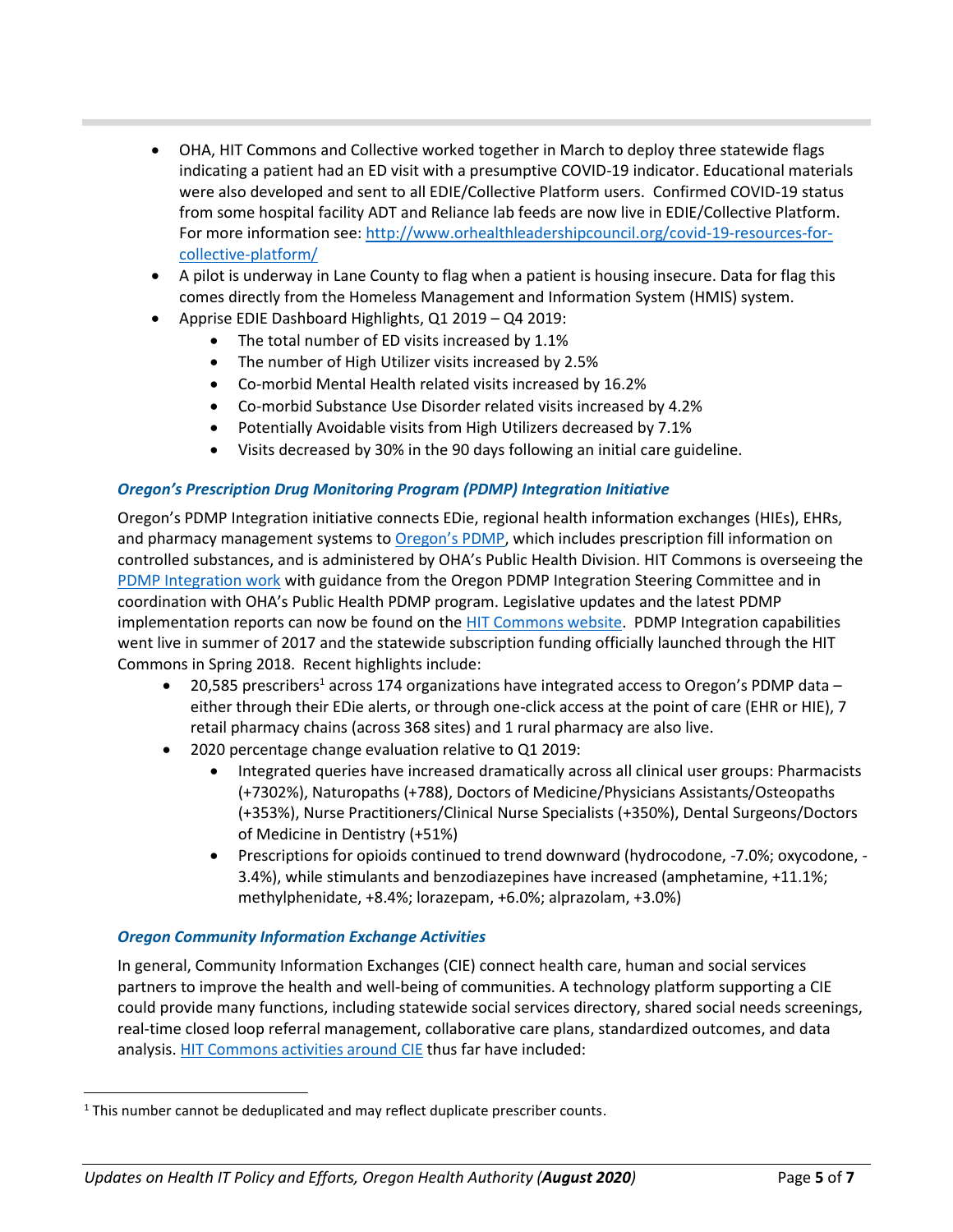- In April, suspended the work of the Oregon CIE Advisory Group and internal OHA/DHS coordination group due to COVID-19 and the need for the community to focus around that response.
- Also in April 2020, OHA put in place a Task-Release-Order to support HIT Commons' COVID-19 related work including HIT Commons staff provided project management and staff support to 211info.
- CIE adoption and spread has continued organically during the pandemic, with CIE efforts launched or planned in 23 counties. Aunt Bertha is now live in 4 Oregon counties and Unite Us is now live in 10 Oregon counties.
- OHA supports HIT Commons CIE Advisory Group efforts as well as internal OHA/DHS coordination to ensure alignment between CIE and other state related-social determinants of health work.

## **Oregon Health IT Program: Programs**

#### *Medicaid EHR Incentive Program Contact: [Jessica.L.Wilson@dhsoha.state.or.us](mailto:Jessica.L.Wilson@dhsoha.state.or.us)*

[The Medicaid EHR Incentive Program](https://www.oregon.gov/oha/MHIT/pages/index.aspx) (also known as the Promoting Interoperability Program) offers qualifying Oregon Medicaid providers federally-funded financial incentives for the adoption or meaningful use of certified electronic health records technology. Eligible professional types include physicians, naturopathic physicians, pediatric optometrists, nurse practitioners, certified nurse-midwives, dentists, and physician assistants in certain settings. As of June 2020, more than \$208 million in federal incentive payments have been dispersed to 60 Oregon hospitals and 3,844 Oregon providers. The program ends in 2021.

#### *Oregon Provider Directory Contact: [Karen.Hale@dhsoha.state.or.us](mailto:Karen.Hale@dhsoha.state.or.us)*

The [Oregon Provider Directory \(](https://www.oregon.gov/oha/HPA/OHIT/Pages/PD-Overview.aspx)OPD) will serve as Oregon's directory of accurate, trusted provider data. It supports care coordination, HIE, administrative efficiencies, and heath analytics. Authoritative data sources that feed the OPD are aggregated and data stewards manage the data to ensure quality. [The Provider Directory](https://www.oregon.gov/oha/HPA/OHIT/Pages/PDAC.aspx)  [Advisory Committee](https://www.oregon.gov/oha/HPA/OHIT/Pages/PDAC.aspx) provides stakeholder input and oversight to OHA's development of this program.

The OPD went live in September 2019 in a soft launch in Central Oregon. HIT Commons and OHA have partnered for soft launch. Due to COVID-19, in March 2019 OHA paused soft launch engagement activities. During the pause, OHA staff have focused on enriching the OPD with data from 3<sup>rd</sup> party sources, engaging available partners for use case testing, and exploring other directory domains (e.g., social service resource directories) where the OPD aligns and can bring value.

#### *Clinical Quality Metrics Registry Contact: [Katrina.M.Lonborg@dhsoha.state.or.us](mailto:Katrina.M.Lonborg@dhsoha.state.or.us)*

The [Clinical Quality Metrics Registry \(CQMR\) c](https://www.oregon.gov/oha/HPA/OHIT/Pages/CQMR.aspx)ollects, aggregates, and provides electronic clinical quality measure (eCQM) data to meet program requirements and achieve efficiencies for provider reporting.

The CQMR is live to collect eCQMs for the Medicaid EHR Incentive Program and CCO incentive measures and to support eCQM reporting to CMS for the CPC+ and MIPS programs. It was successfully used to collect data for 2019 reporting in the first quarter of 2020. Work is underway on enhancements to use enrollment data to enable more robust filtering of eCQM data by payer. Over time, other quality reporting programs could use the